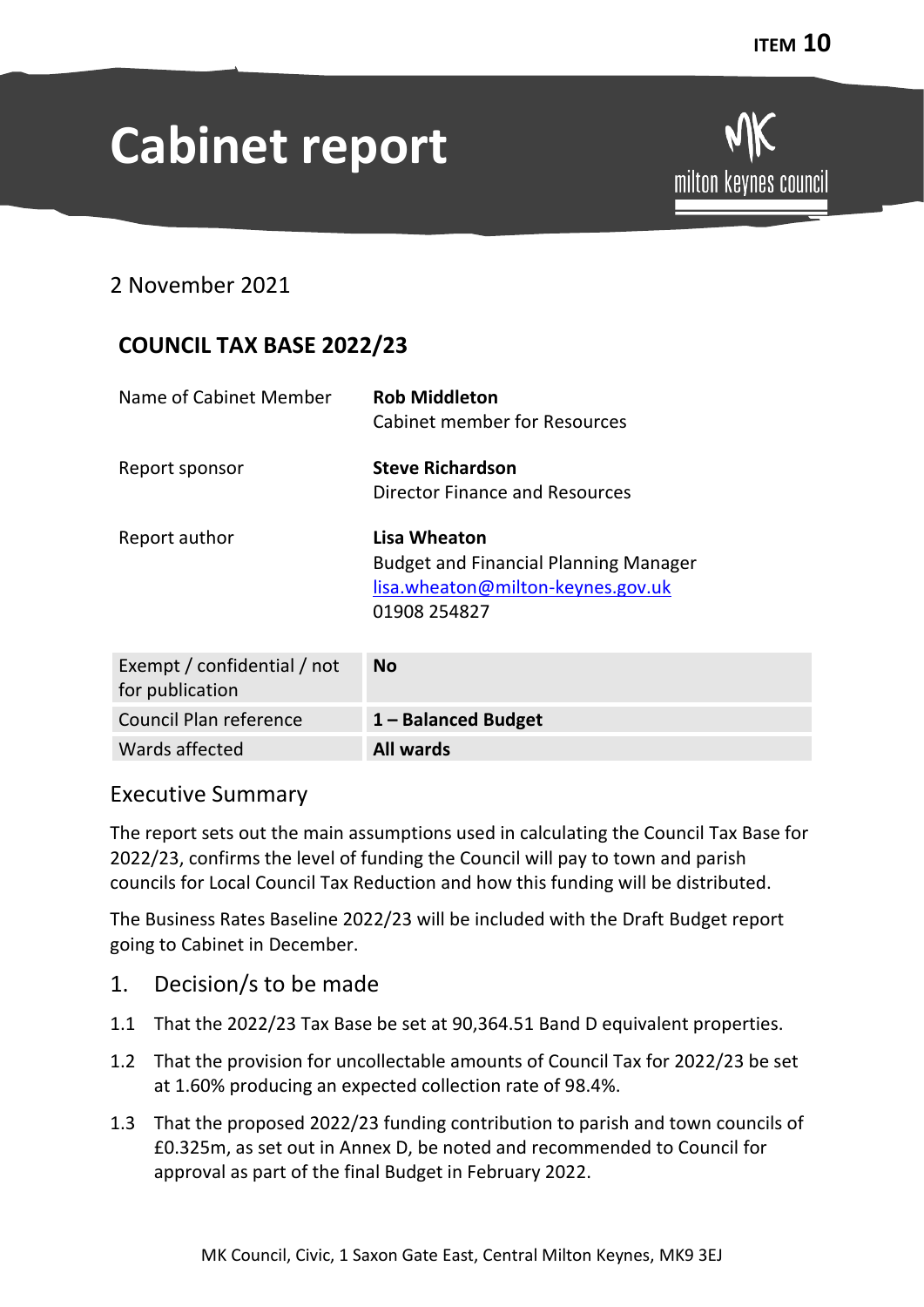# Why is the decision needed?

- 1.4 The purpose of this report is to set out:
	- the main assumptions used in calculating the Council Tax Base for 2022/23
	- the level of Council funding to be distributed to parish and town councils in 2022/23 to offset a proportion of their financial loss as a result of Local Council Tax Reduction Scheme (LCTRS)
	- the funding distribution between the individual parishes and town councils

#### *Council Tax Base Setting 2022/23*

- 1.5 In accordance with the Local Government Finance Act 1992 and related Statutory Instruments, the Council is obliged to set its Council Tax Base for the forthcoming financial year by 31 January 2022.
- 1.6 Since April 2013, under the Local Council Tax Reduction Scheme (LCTRS), qualifying council taxpayers no longer receive a benefit to offset the cost of their Council Tax bills. Instead, eligible residents who are on a low income, receive a discount. The impact of this change reduces the Tax Base for the Council and all precepting authorities.
- 1.7 Part of the potential loss created by this Tax Base reduction is offset by Government funding, which forms part of the Council's Revenue Support Grant (RSG) as well as an amount of funding intended to partially offset the impact of the Tax Base reduction for town and parish councils.
- 1.8 That the Cabinet recommends to Council that the Local Council Tax Reduction Scheme, as adopted by the Council on 24 February 2021, be continued for 2022/23, with amendments that reflect changes to related benefits and to the Council Tax Reduction Schemes (Prescribed Requirements) Regulations; retaining the delegation to the Director Finance and Resources to make technical legislative changes.
- 1.9 In February 2021, the Council approved the LCTRS for 2021/22. Schedule 4 of the Local Government Finance Act 2012 requires, for each financial year, that each billing authority must consider whether to revise its scheme or to replace it with another scheme. The authority must make any revision to its scheme, or any replacement scheme, no later than 11 March in the financial year preceding that for which the revision or replacement scheme is to have effect.
- 1.10 This report recommends continuing with the current LCTRS for 2022/23. This would mean the maximum level of Council Tax support for working age claimants would be maintained at 80%. The only changes that would be made are to incorporate legislative amendments to the Prescribed Scheme in respect of Council Tax Reduction and to other related benefits, where certain changes need to be replicated in the LCTRS to retain administrative simplicity.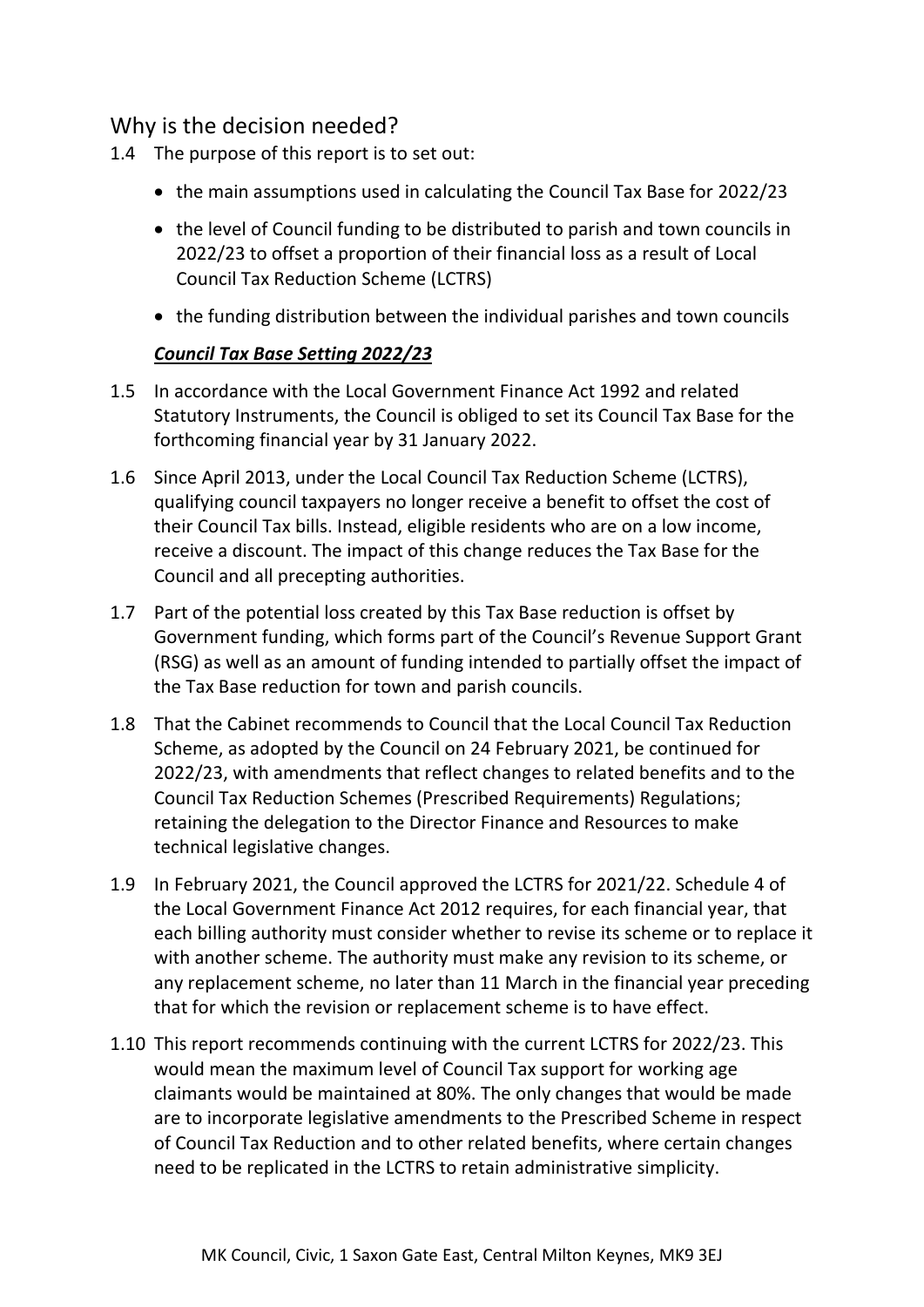1.11 A change to the Working Age Scheme was adopted in January 2014, which allows for the Working Age Scheme to be amended in line with changes to the amounts used in the Prescribed Scheme and the Housing Benefit Regulations, as well as amendments to provide parity with changes made to associated legislation. The approval of these changes has been delegated to the Director Finance and Resources.

Any other revisions to the scheme can only be made following consultation with any major precepting authority and such other persons as the authority considers are likely to have an interest in the scheme.

The changes to the Tax Base resulting from the LCTRS, are calculated, based on this recommended policy.

- 1.12 The setting of a realistic and prudent collection rate for Council Tax is another essential component of the Council's overall budget strategy. If the collection rate set is over-optimistic, this could result in a deficit on the collection fund at the end of 2022/23, which would result in an in-year overspend and a budget correction in the 2023/24 Budget.
- 1.13 The process and key assumptions to set the Tax Base for 2022/23 are as follows:
	- The calculation of the Tax Base for precepting purposes is based on the number of properties, the council tax banding of the properties as at 13 September 2021, and the discounts applicable on 4 October 2021.
	- The properties and discounts are then adjusted for estimated new builds and demolitions within the 2021/22 and 2022/23 financial years, taking into consideration the anticipated timing of the new builds and demolitions.
	- A review of historic LCTRS claimant trends, in conjunction with an assessment of future risks to inform the 2022/23 projection, which reduces the Tax Base accordingly.
	- An estimate is then made for non-collection, which reduces the Tax Base further. This is informed by current income collection levels and the anticipated future risks to collection as a result of the economic landscape and national Government policies such as Universal Credit and the wider Welfare Reforms.
- 1.14 Milton Keynes is a high growth area and the Council Tax Base is therefore expected to grow by 2,237 Band D equivalent properties within 2022/23 based on our future estimates.
- 1.15 The impact of the Covid-19 pandemic on the level of Local Council Tax Reductions and collection rates has not been as severe as that assumed when the 2021/22 Tax Base was set. Council Tax collection rates have currently returned to normal levels and continued government support has meant LCTS claimant numbers are significantly lower than anticipated. The LCTS Band D equivalent property forecast for 2022/23 will therefore be decreased to 8,786 from the 2021/22 impact of 9,750, a reduction of 965.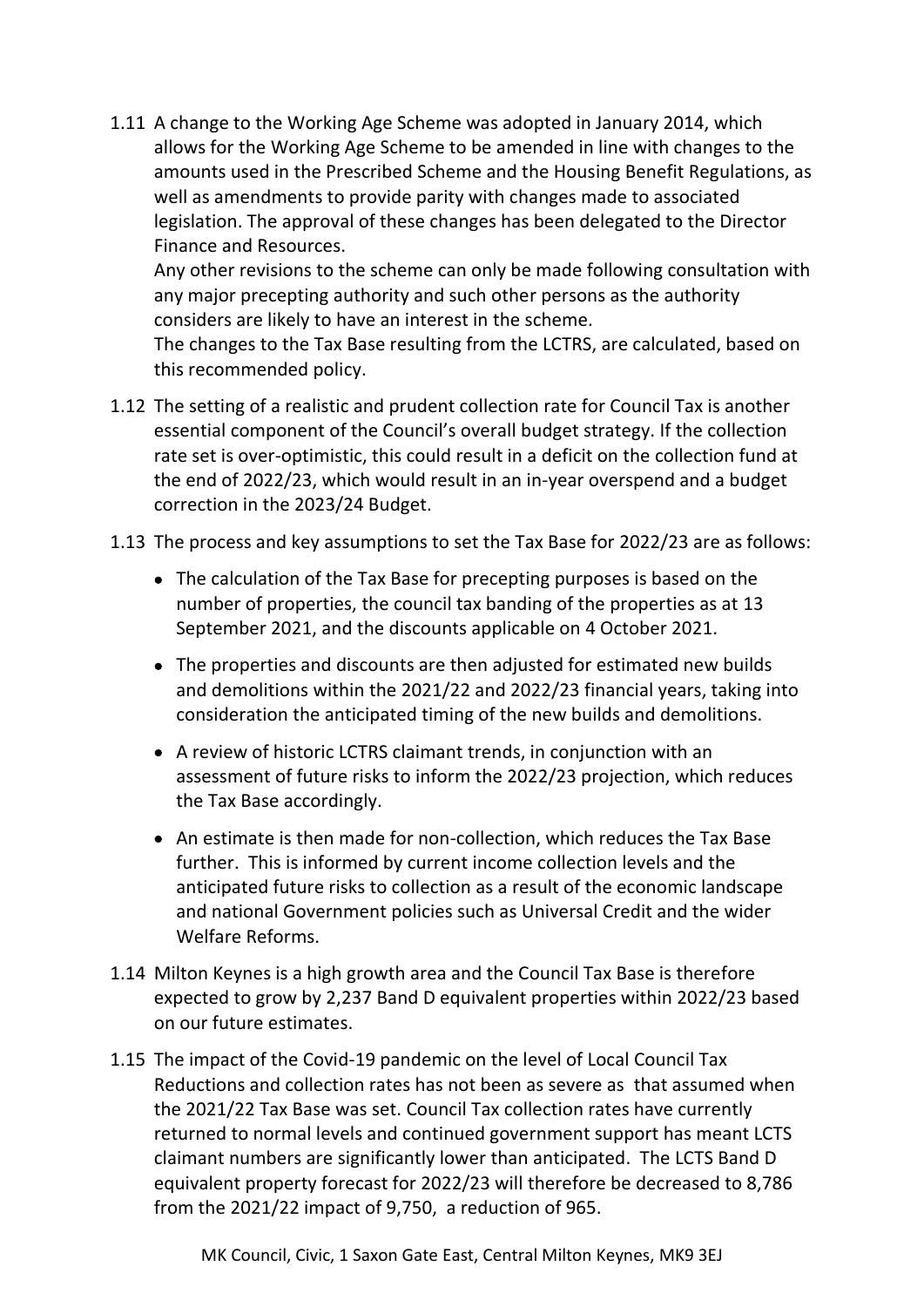- 1.16 Based on prior year and current in-year collection performance in 2021/22, the estimated Council Tax collection rate applied to the Tax Base will be 98.4%, an increase of 1% compared to 2021/22. Although there is uncertainty on the longer term economic impact of Covid-19 and other potential economic pressures such as higher inflation, this collection rate is still a prudent estimate based on previous years collection performance.
- 1.17 All these assumptions result in a proposed Tax Base of 90,364.51 Band D equivalents, an increase of 4,151 compared to 2021/22. This would result in Council Tax income of £138.871m for Milton Keynes Council (based on the current level of Council Tax charge) which represents an increase of £12.017m compared to 2021/22 precept income.
- 1.18 The Tax Base calculation (set out at annex A) must be approved by no later than 31 January 2022; but an earlier decision supports key partners in making decisions on their Budget. Annexes B and C analyse the figures at parish level in terms of Band D equivalents and numbers of properties respectively.
- 1.19 The following table summarises the position:

| <b>Total of Band D Equivalents</b>         | 99,268.80  |
|--------------------------------------------|------------|
| Provision for Valuation & Other Changes    | 1,493.64   |
| Net Impact of Local Council Tax Reductions | (8,785.75) |
| Provision for Non Collection (1.6%)        | (1,612.18) |
| <b>Total Band D equivalent properties</b>  | 90,364.51  |

#### **Table 1: Council Tax Base 2022/23 – Band D equivalents**

#### *Funding for Parishes*

- 1.20 The introduction of the LCTRS reduces the Tax Base, and therefore the Council Tax income collected by individual precepting bodies. However, Central Government funding to major preceptors offset a significant proportion of the impact for this change, although this is reducing each year.
- 1.21 Additional Government funding, as part of Revenue Support Grant (RSG) is also provided to major precepting authorities on behalf of town and parish councils to offset a proportion of their reduced Tax Base as a result of the scheme. From April 2013 this grant has formed part of the Council's RSG.
- 1.22 The RSG is a non ring-fenced source of funding that the Council receives from the Government for the provision of statutory functions and local service provision and together with Business Rates makes up the Council's Formula Grant. In the period 2013/14 to 2021/22 Milton Keynes's RSG had reduced from £61m to £5.6m, a reduction of 90%. Overall Formula Grant had fallen by 43% over this period.